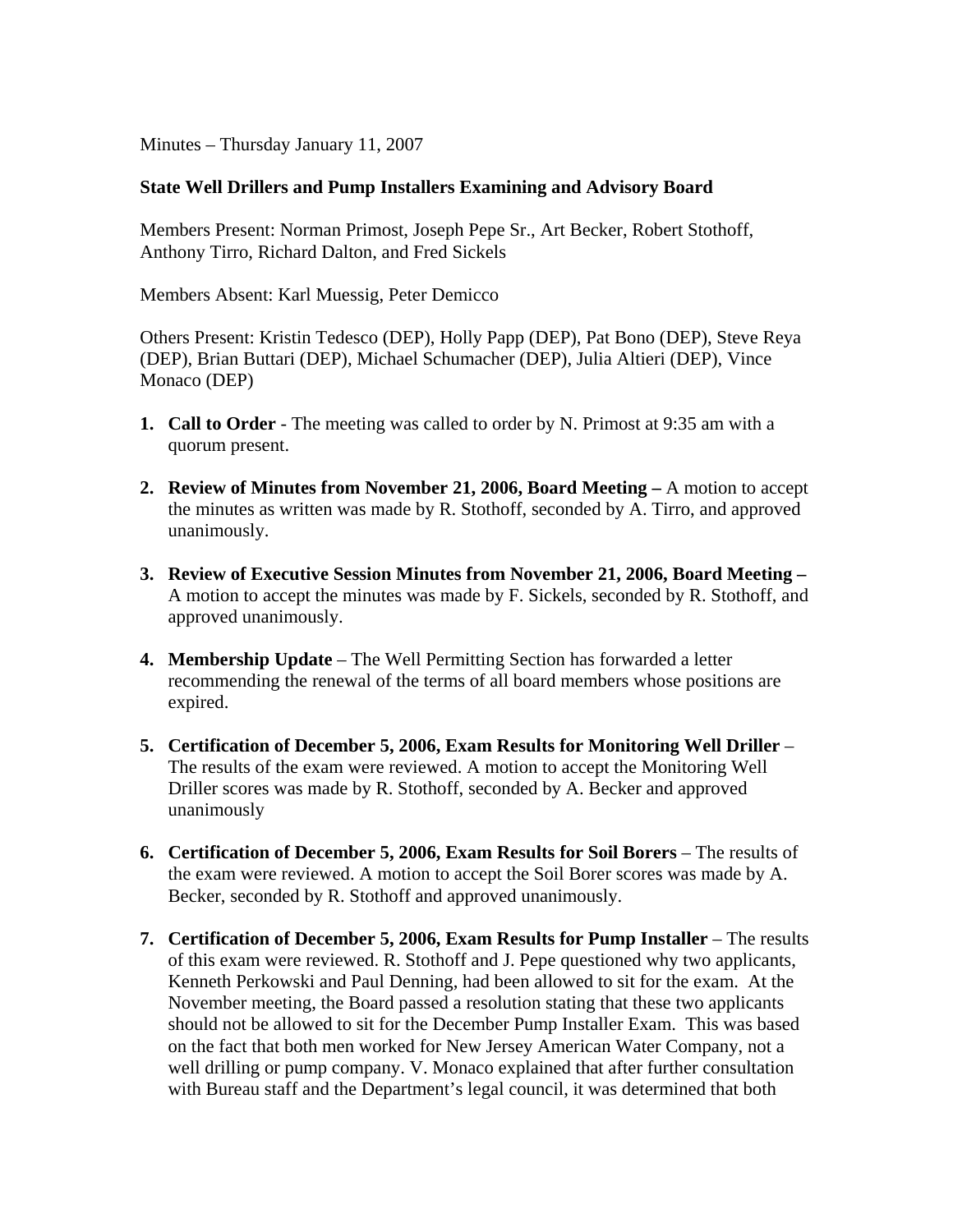applications were consistent with what had been accepted in the past. A licensed Master Well Driller and a licensed Pump Installer completed both reference questionnaires. There is no minimum amount of installations and/or hours required by Department regulations. Supervision is also never defined in the regulations so it is unclear whether the supervision is required to be direct onsite supervision. The Bureau did obtain further submittals from each of the applicants detailing the well pumping systems they had worked on over the past year in addition to the drilling company they worked with on the particular job.

A motion to accept the Pump Installer scores was made by R. Dalton and seconded by A. Tirro – F. Sickles, A. Tirro, A. Becker, R. Dalton, N. Primost. Two members, R. Stothoff and J. Pepe, opposed the motion. The Board then discussed how future clarification of the regulations should address the specific information applicants will be required to submit. The idea of issuing business licenses was also discussed. Bureau staff noted that they would have to further research legal issues regarding issuing a company license, not just individual licenses. The Board members expressed the opinion that if the Department were to license the well drilling companies, an enforcement link could be established between the actions of the company and their individual drillers/pump installers. J. Pepe noted that most licensing boards he has worked with issue licenses to companies. He suggested that Bureau staff look into how other agencies handle this issue.

- **8.** Subcommittees on Review of Licensing Test Questions A motion was made by R. Stothoff, seconded by A. Becker, and approved unanimously to suspend the Open Session and go into Executive Session at 10:22 a.m., to discuss proposed exam questions. The Board came back into Open Session at 11:01 a.m.
- **9. Subcommittees on Review of Test Application Instructions**  A member of the Bureau staff will type up the application instructions and e-mail a copy to A. Becker. A. Becker will work on revising the instructions to make them easier for applicants to complete and hopefully raise the quality of the applications the Bureau receives. A Subcommittee of Board members will then meet and go over the results. Members would comment back to Art Becker who will forward to staff for revisions. A final draft of the application instructions will be brought to the March meeting.
- **10. Subcommittees on Review of Pump Installer Test S. Reya would like to review** Pump Installer test. A committee will review existing test. J. Pepe Sr. will review test after the March meeting. J. Pepe, R. Stothoff, and N. Primost will stay after the May 15<sup>th</sup> Board Meeting to go over test with S. Reya. New questions (5 each –R. Stothoff, J. Pepe Sr., N. Primost), will be brought to the May  $15<sup>th</sup>$  meeting. R. Stothoff and J. Pepe also indicated that they would be willing to meet with S. Reya after the March  $8<sup>th</sup>$  meeting to get an idea of the current exam format.
- **11. Bylaws** This will be the first item on the agenda for the May Board meeting. The election of chairman/vice chairman will take place at that time. A. Becker will run the March meeting in N. Primost's absence. A typo on page two of the bylaws will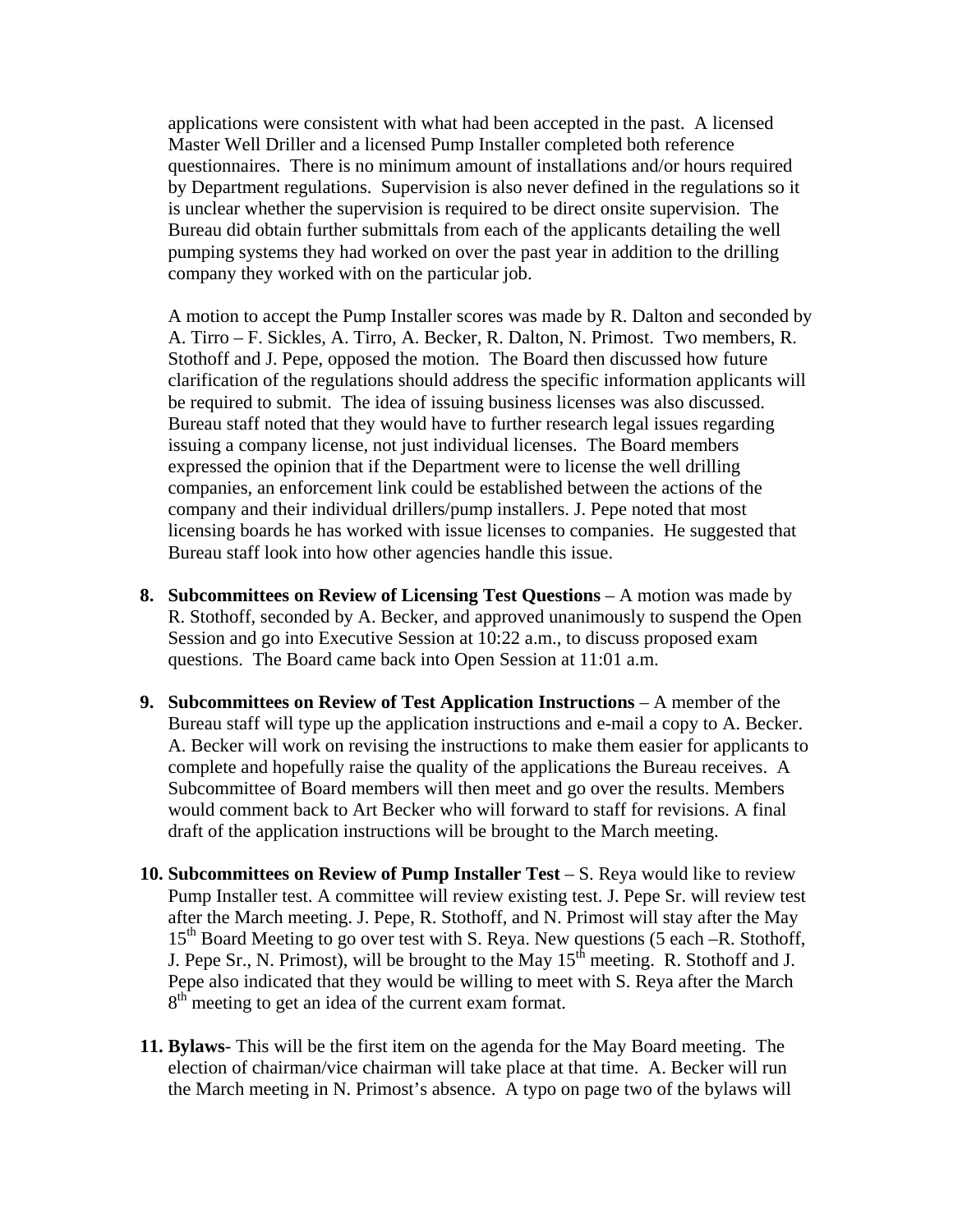be revised to clarify the duties of the secretary to the Board. The word "a" in item 3A on page two of the bylaws will be changed to "as."

The Board then discussed the requirements to serve as chairperson, as detailed in Item 1 on page two. Several members were unsure of whether the language would exclude a Board member who held a Master Driller License but was serving the Board in the capacity of the "licensed category of any class." All members felt that any Master Driller on the Board would qualify as chairperson. N. Primost believed that the language should be clarified to reflect this.

**12. Grout Document Update** – no comments have been sent to R. Dalton since the November Board meeting. R. Dalton will bring samples to next meeting. He will also finalize the grout document and distribute upon completion.

## **13. Geothermal wells (14 total) grouted with unapproved grout mixture-**

S. Reya requested the Board's guidance with regard to a proposal submitted by a drilling contractor requesting to have the two altered grout mixes tested at a commercial lab for several parameters. S. Reya questioned whether the three-inch by six-inch sample tube would be large enough to accurately represent the grout used in the geothermal wells. Additionally, he questioned the percentage of deviation from the standard cementitious thermally enhanced grout (T-111) that should be considered acceptable to the Bureau. Finally, he inquired as to whether visible cracking should be noted at the completion of the thermal cycling.

Board members recommended several standards for Morrison Inc. to meet in order to ensure that the grout mixtures used would result in satisfactory geothermal wells. The permeability, infiltration rate, pumpability, bond strength, and resistance to cracking would all have to be acceptable to the Bureau before the grout mixtures would be approved for the fourteen wells in question. Field demonstrations would have to be performed in the presence of Bureau Staff and Board Members to demonstrate the pumpability of the altered grout mixtures. The tremie pipe would have to be the same length and diameter as initially used. Additionally, the same model paddle mixer utilized during initial construction would have to again be used to mix and pump the grout. Several other parameters would also have to be addressed, which were not acceptable in the proposal.

S. Reya noted that he would write a letter detailing the concerns of both the Board and the Bureau. This letter would require the drilling contractor to submit a revised proposal prior to performing any lab testing and/or work at the site. Alternatively, the contractor would still be allowed to drill out the wells in question to the original depth and diameter and properly decommission the boreholes or set new geothermal loops in the cleared borehole.

**14. Fee Rule** – The well permitting staff is working on response to comments received on the fee rule proposal. The rules sunset on March 3, 2007 and therefore must be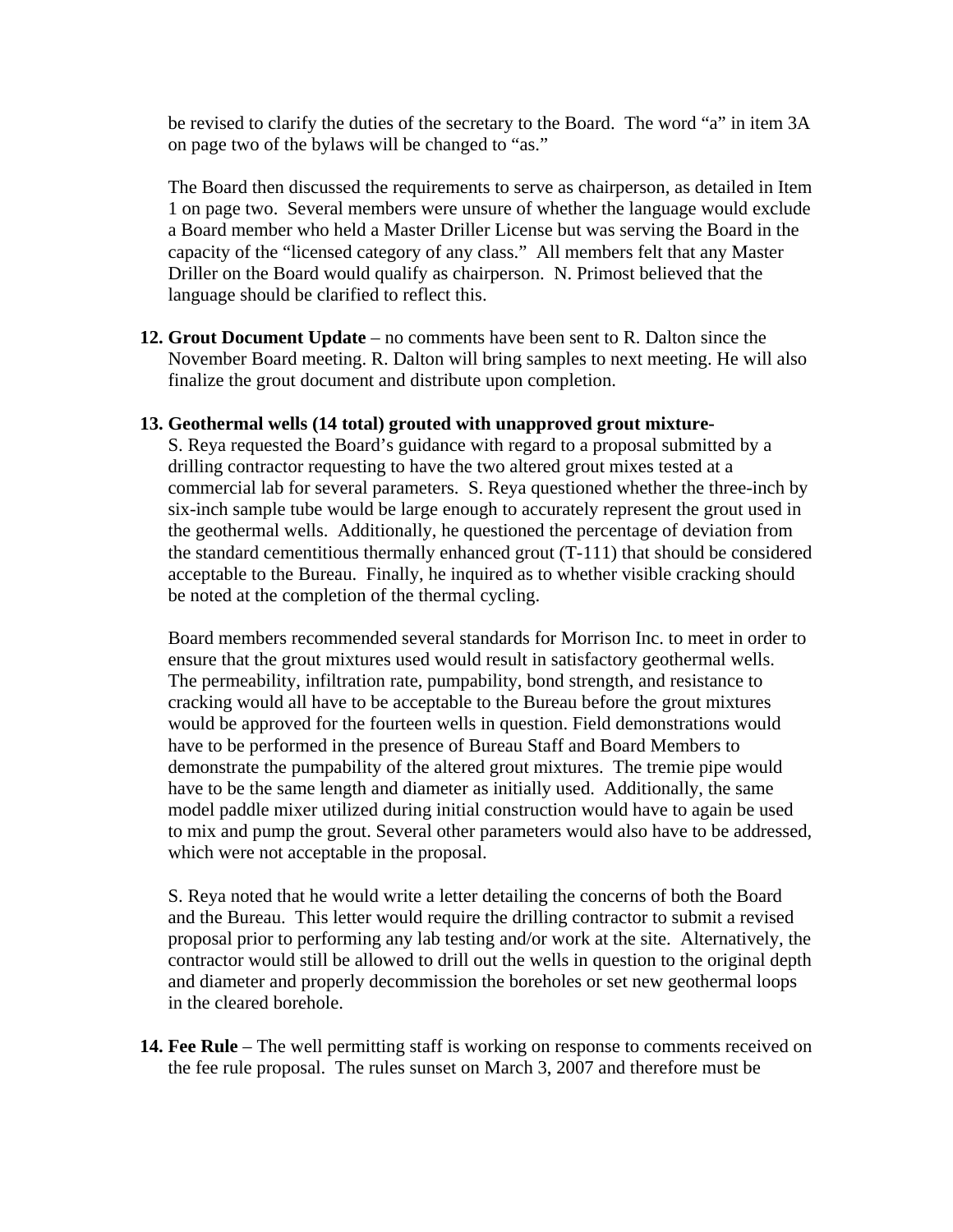adopted prior to that date. Publication of the adoption document is expected in the spring.

- **15. E-Permitting** Well permitting has been identified as the highest priority program in Land Use Management to go into an e-permitting program.
- **16. List of Tech Rule Issues**  The Department provided a list of tech rule issues that have been compiled from unofficial comments received from the well drilling industry. The Board members will review the list for any additions or changes.
- **17. DEP implementation of regulations for use of drive/cutting shoes for wells** V. Monaco requested the Board's guidance in how the Bureau can enforce regulations concerning the driving of well casing. According to V. Monaco, outer casings, intended solely as temporary casings, are actually being left in the ground at the time the well is completed. Specifically, many wells drilled with air rotary have an outer casing that is often left in the ground and the Bureau is usually unable to determine what attempt, if any, was made to remove the temporary casing. The fact that the outer casing was not installed with a cable-tool rig with a drive shoe larger than the casing diameter has caused concern to some Bureau staff. V. Monaco stated that he believes that any temporary casings must be removed and never left in the ground permanently. A. Tirro felt that the installation of well casing with a cable-tool rig was more destructive to a natural foundation but that method meets the regulations. He also felt that the Bureau should look at different areas of the state and to determine what methods would be acceptable in different geologic conditions. N. Primost felt that this issue would have to be addressed during the revisions of the technical rules since it was a major change in the current regulations and industry practice.

R. Stothoff indicated that the outer casing is generally required to facilitate the construction of the well and that often times it cannot be removed. Also, he noted that in certain parts of the state there is no reasonable way to construct a well without driving an outer casing (excluding eccentric bits and dual-rotary discussed at previous meetings). M. Schumacher stated that during his review of a sampling of well records, he had concluded that drillers appeared to be making an honest attempt to remove outer casings. He had found that many outer casings were pulled from the well upon completion, whereas some others were left in the hole. He did not notice a pattern among certain drilling companies or a tendency for certain companies to always leave the outer casing in the hole. R. Stothoff also suggested that future regulations could require that the inner/permanent casing be set further into rock (as much as fifty feet) to better seal off the uncased portion of the well from any contamination in the overburden. F. Sickels suggested that Bureau staff may want to present a more developed proposal to the Board.

**18. Adjournment** – A motion was made by R. Stothoff, seconded by A. Becker and approved by all to adjourn the meeting at 3:22 p.m.